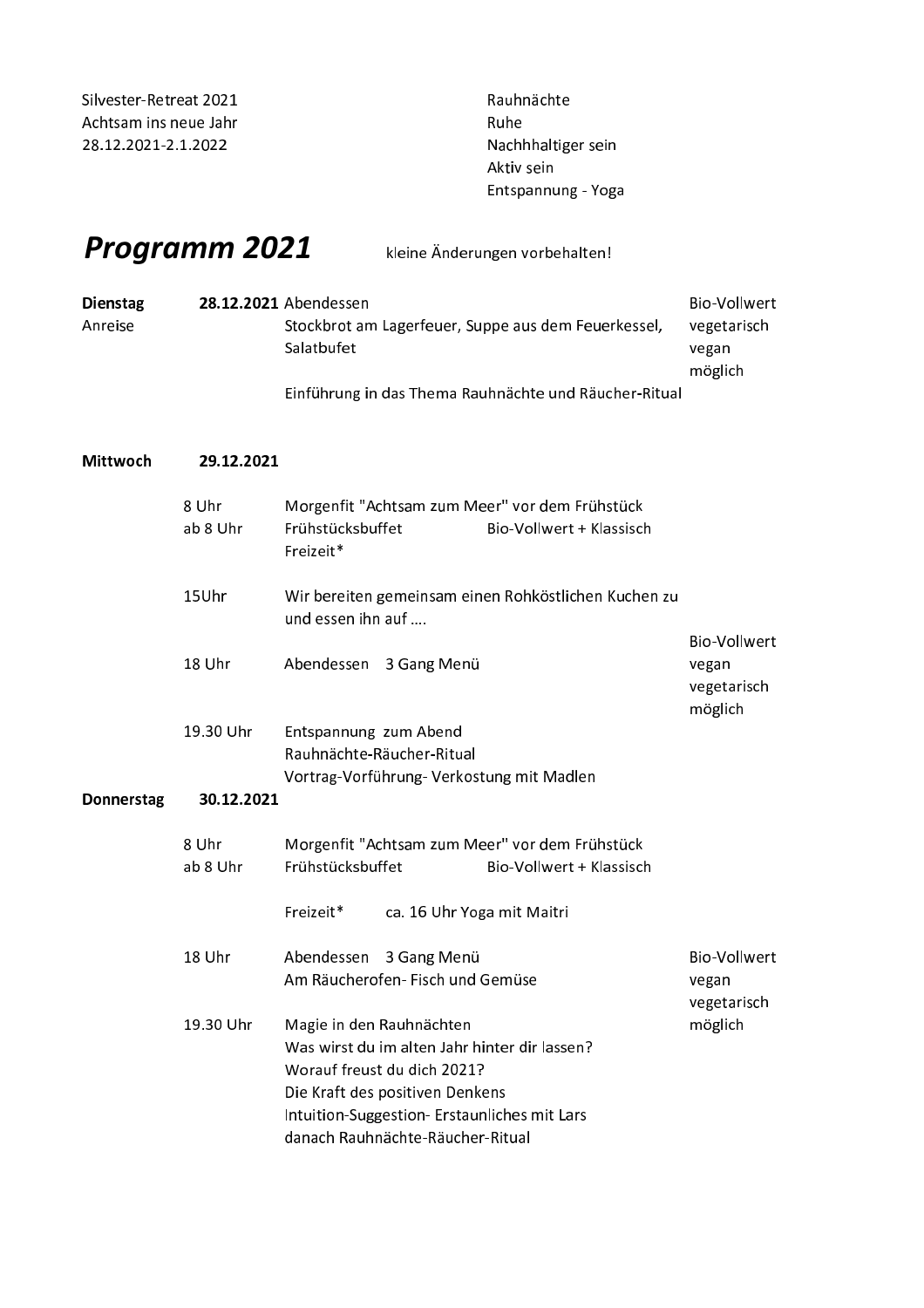| <b>Freitag</b>          | 31.12.2021 Silvester |                                                                                                                                                                            |  |
|-------------------------|----------------------|----------------------------------------------------------------------------------------------------------------------------------------------------------------------------|--|
|                         | 8 Uhr<br>ab 8 Uhr    | Morgenfit "Achtsam zum Meer" vor dem Frühstück<br>Frühstücksbuffet<br>Bio-Vollwert + Klassisch                                                                             |  |
|                         |                      | Freizeit                                                                                                                                                                   |  |
|                         | 15.30 Uhr            | Wanderung zum Nordstrand,<br>Das alte Jahr verabschieden in der Zeit der blauen Stunde,<br>des Sonnenunterganges und der Abenddämmerung am Meer.<br>Fackeln und Lagerfeuer |  |
|                         | 20 Uhr               | Seeadler-Silvester-Buffet<br><b>Bio-Vollwert</b><br>Unser regionales Bio-Buffet wird auch in diesem Jahr wieder ein<br>besonderes Thema habenLasst euch überraschen        |  |
|                         |                      | Danach Spiele und Spaß bis Mitternacht                                                                                                                                     |  |
|                         |                      | Rauhnächte-Ritual und Neues Jahr                                                                                                                                           |  |
| Samstag 1.1.22          |                      |                                                                                                                                                                            |  |
| Neujahr                 | 8.30 Uhr<br>ab 9 Uhr | Morgenfit "Achtsam zum Meer" vor dem Frühstück<br>Frühstücksbuffet<br>Bio-Vollwert + Klassisch                                                                             |  |
|                         |                      | Freizeit*<br>ca. 16 Uhr Yoga mit Maitri                                                                                                                                    |  |
|                         | 18 Uhr               | 3 Gang Menü Bio-Vollwert vegetarisch<br>Abendessen<br>vegan<br>möglich                                                                                                     |  |
| <b>Sonntag 2.1.2022</b> |                      | danach Rauhnächte-Ritual                                                                                                                                                   |  |
|                         | 8 Uhr<br>ab 8 Uhr    | Morgenfit "Achtsam zum Meer" vor dem Frühstück<br>Frühstücksbuffet<br>Bio-Vollwert + Klassisch<br>Danach Abreise oder individuelle Verlängerung                            |  |

Getränke sind exklusive.

Wir halten ein Angebot an interessanten alkoholfreien Getränken und Coktails bereit. Es gibt natürlich auch Bier, Wein und Sekt.